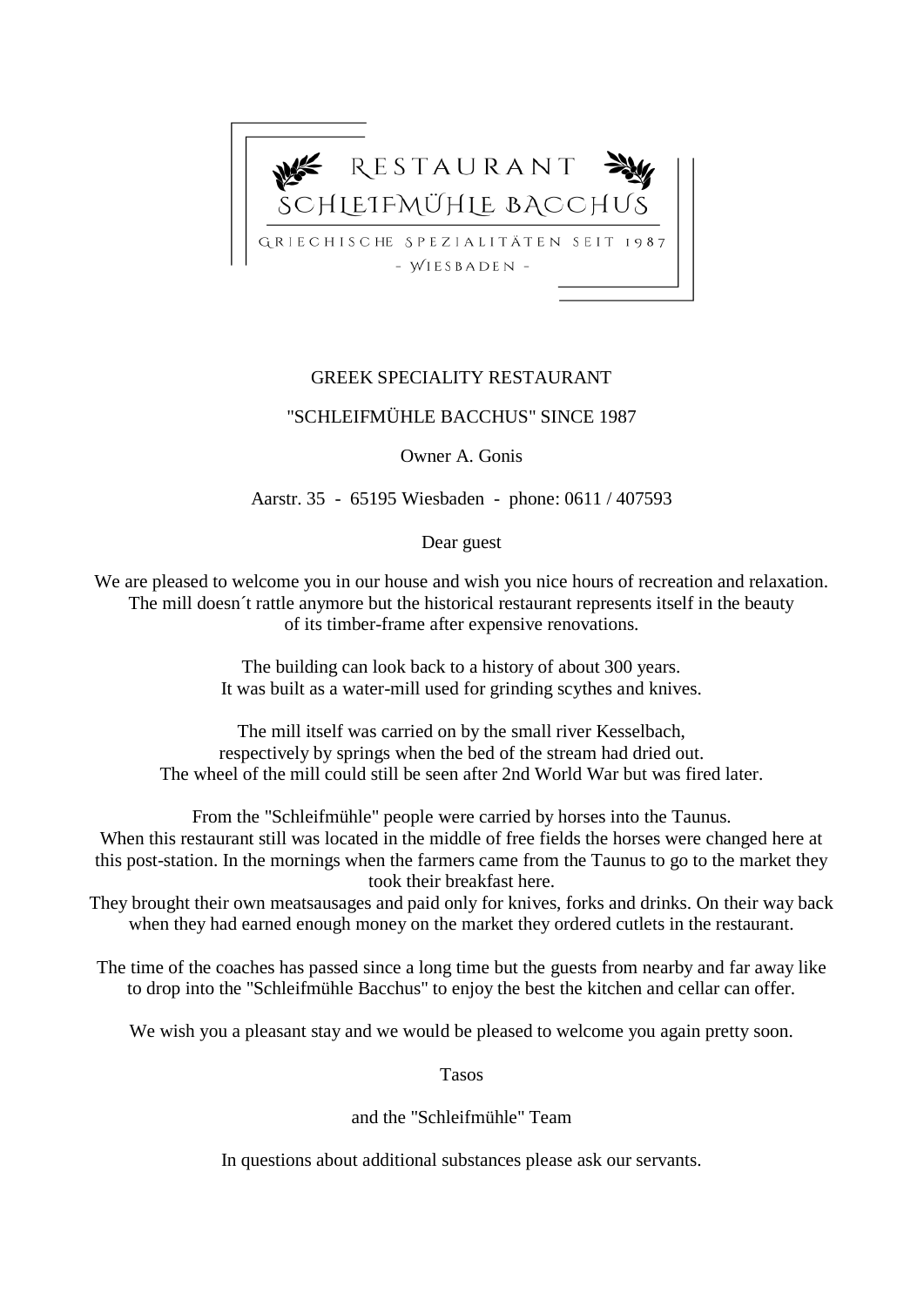# *Aperitif*

#### $\overline{K}$ *kir* "*Royal"*

|                 |       |                  | $\cdots$ , we have       |       |                 |
|-----------------|-------|------------------|--------------------------|-------|-----------------|
| Ouzo fine Adolo | 2cl   | <b>EUR</b> 4,50  | Creme de Cassis mit Sekt | 0, 11 | <b>EUR</b> 4,50 |
| Ouzo auf Eis    | 4cl   | <b>EUR</b> 3,90  | Glas Sekt                | 0, 11 | <b>EUR</b> 4,00 |
| Ouzo            | 2cl   | <b>EUR</b> 2,50  | Glas Prosecco            | 0, 11 | <b>EUR</b> 4,00 |
| Ouzo Plomari    | 0, 2l | <b>EUR</b> 10,50 | Campari Soda             | 4cl   | <b>EUR</b> 5,00 |
| <i>Tsipouro</i> | 2cl   | <b>EUR</b> 3.50  | Campari Orange           | 4cl   | <b>EUR</b> 5,90 |
|                 |       |                  | Martini Bianco           | 5cl   | <b>EUR</b> 4,50 |
| $Metaxa***$     | 2cl   | <b>EUR</b> 4,00  |                          |       |                 |
| Aperol Spritz   | 5cl   | <b>EUR</b> 6,90  |                          |       |                 |
| Hugo            | 5cl   | <b>EUR</b> 6,90  |                          |       |                 |
|                 |       |                  |                          |       |                 |

# *Appetizers*

| 1. Zaziki                                                                                              |                 |                  |
|--------------------------------------------------------------------------------------------------------|-----------------|------------------|
| Zesty yoghurt and curd crème with garlic, cucumber and herbs                                           | EUR             | 4,90             |
| 2. Dolmadakia                                                                                          |                 |                  |
| Wine leaves filled with rice                                                                           | <b>EUR</b>      | 5,90             |
| 3. Olives Grecian style (Kalamata)                                                                     | <b>EUR</b>      | 4,90             |
| 4. Pepperoni Grecian style                                                                             | <b>EUR</b>      | 4,90             |
| 6. Countrymen's salad with tomatoes, cucumbers, peppers, olives and feta cheese                        | <b>EUR</b>      | 8,90             |
| 7. Giant beans                                                                                         |                 |                  |
| served in tomato sauce, they are scalloped with cheese                                                 | <b>EUR</b>      | 6,90             |
| 8. Coleslaw                                                                                            | <b>EUR</b>      | 4,50             |
| 9. Tarama                                                                                              |                 |                  |
| delicious roe salad                                                                                    | <b>EUR</b>      | 6,90             |
| 10. Mixed appetizers (1-4)                                                                             | <b>EUR</b>      | 7,50             |
| 11. Octopus salad                                                                                      |                 | EUR 13,50        |
| 12. Shrimp cocktail                                                                                    |                 | EUR 12,50        |
| 13. Fresh mushrooms                                                                                    |                 |                  |
| filled with mincemeat and scalloped with cheese                                                        | <b>EUR</b>      | 7,90             |
| 14. Saganaki baked sheep's milk cheese                                                                 | <b>EUR</b>      | 7,90             |
| 15. Gourmet dish "Bacchus" fort wo                                                                     |                 | <b>EUR</b> 23,00 |
| 17. Roasted Aubergines with Zaziki                                                                     | <b>EUR</b>      | 7,90             |
| 18. Gyros Pita                                                                                         |                 |                  |
| Pita bread served with Grecian style meat topped with zaziki, fresh tomatoes<br>and fresh onions rings | <b>EUR</b> 9,00 |                  |
| 19. Grilled Peppers (cold)                                                                             | EUR 6,50        |                  |
| 20. Roasted zucchini with Zaziki                                                                       | EUR 7,90        |                  |
| 40. Greek feta with onions and olive oil                                                               | EUR 6,50        |                  |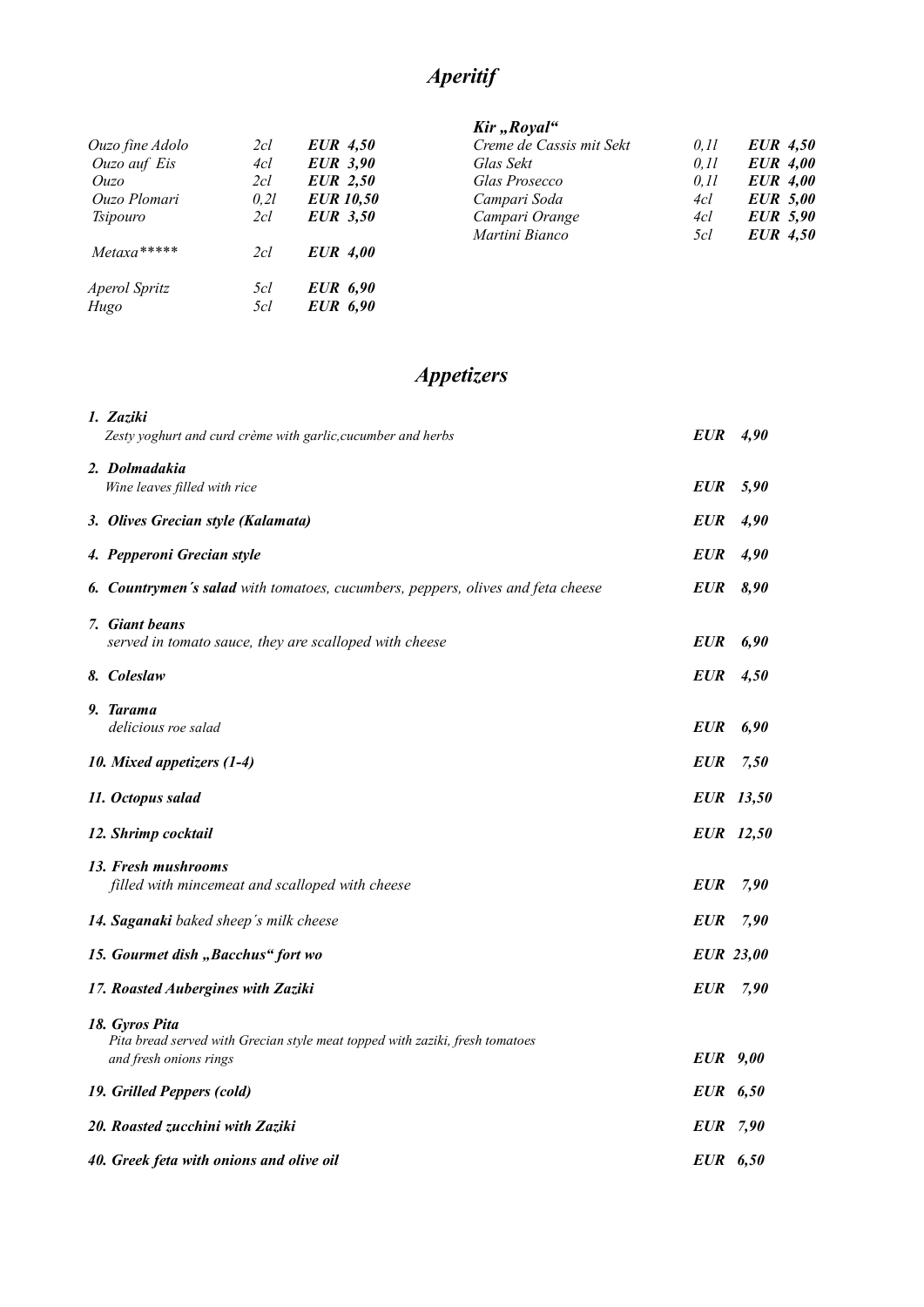#### *Soups*

| 22. Chicken soup with inlay | $EUR$ 4,20 |  |
|-----------------------------|------------|--|
| 23. Onion soup              | $EUR$ 5,50 |  |
| 24. Tomato créme soup       | $EUR$ 4,20 |  |
| 26. Oxtail soup             | $EUR$ 4,50 |  |
| 27. Greek bean soup         | EUR 4,90   |  |

# *Delicious meaat dishes fresh from the charcoal grill*

| 81. "Bifteki"<br>minced steaks filled with feta cheese, served with vegetablerice, potatoes and salad                          | <b>EUR 14,90</b> |
|--------------------------------------------------------------------------------------------------------------------------------|------------------|
| 82. "Suflaki"<br>two meat skewer (pork) with vegetablerice, potatoes and salad                                                 | <b>EUR</b> 14,90 |
| 83. "Prometheus-Platter"<br>grilled cattle liver wuth roasted onions, vegetablerice, potatoes and salad                        | <b>EUR 14,90</b> |
| 84. "Tommys-Platter"<br>Bifteki, gyros vegetablerice, potatoes and salad                                                       | <b>EUR</b> 16,90 |
| 86. "Herdes-Skewer"<br>giant spit with pork filet, lambsteaks and pork steaks served with<br>vegetablerice, potatoes and salad | <b>EUR 18,90</b> |
| 88. "Zentauren-Platter"<br>suflaki (pork), gyros with vegetablerice, potatoes and salad                                        | <b>EUR</b> 16,90 |
| 89. "Bacchus-Platter"<br>suflaki, lamchops, suzuki, gyros with vegetablerice, potatoes and salad                               | <b>EUR 18,90</b> |

#### *Dear guests,*

#### *if you enjoy being with us, we would like to recommend our salon with open fireplace to you, for every of your celebrations.*

#### *We are able to seat up to 50 people with ease.*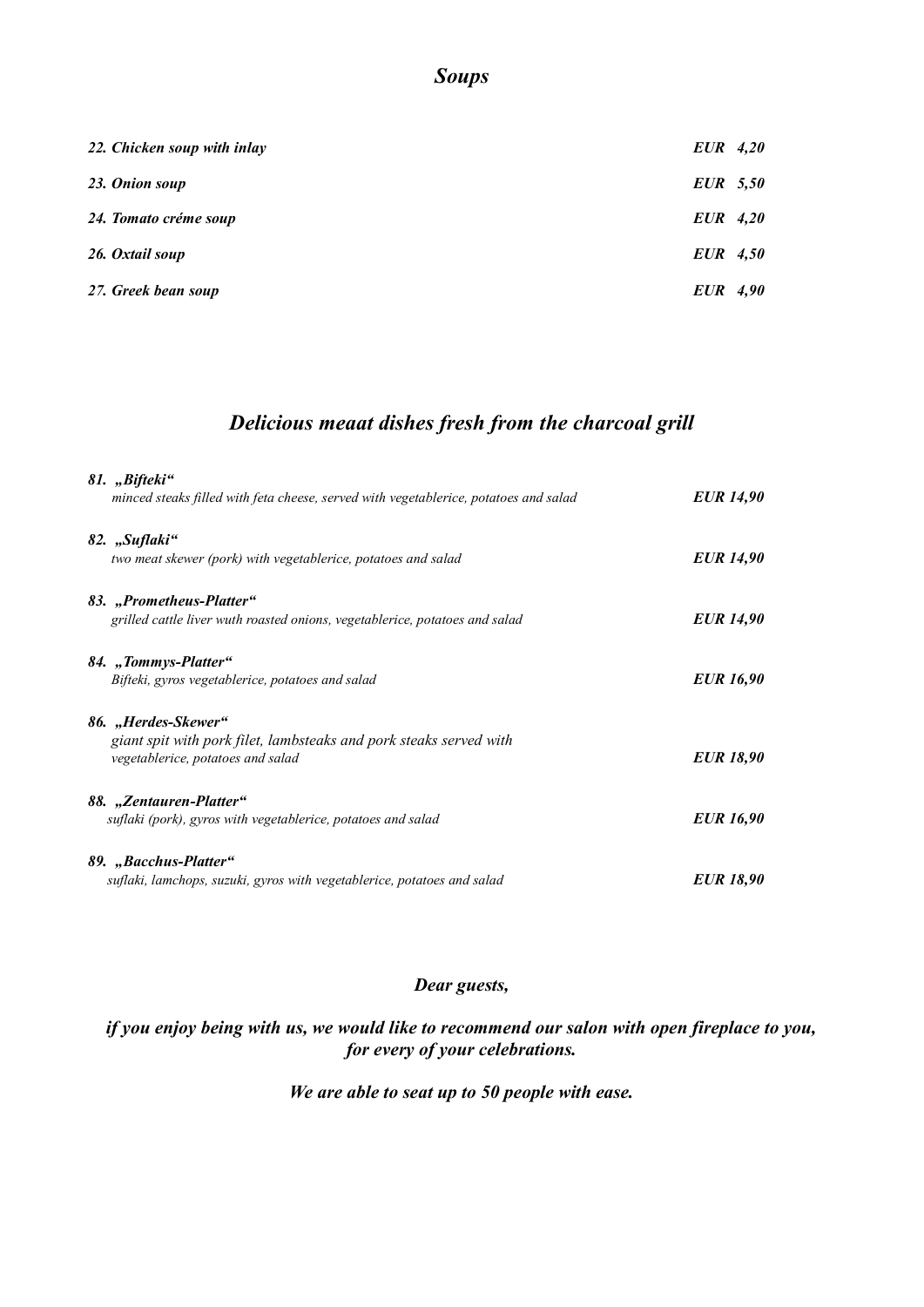### *Delikate Fleischgerichte vom Holzkohle-Grill*

| 91., Mykonos-Platter"<br>gyros beef liver, filet steak of pork, lambchops with vegetablerice, potatoes and salad | <b>EUR</b> 18,90 |
|------------------------------------------------------------------------------------------------------------------|------------------|
| 92. "Apollon-Platter"                                                                                            |                  |
| filet steak (pork) with an small countrymen's salad                                                              | <b>EUR</b> 16,90 |
| 93. Suflaki (from the lamb)                                                                                      |                  |
| served with fresh green beans, potatoes and salad                                                                | <b>EUR 26,90</b> |
| 94. Lambchops                                                                                                    |                  |
| served with fresh green beans, potatoes and salad                                                                | <b>EUR 27,90</b> |
| 95. Lamb in filo daugh                                                                                           |                  |
| filled with fresh spinach and sheep's milk cheese, served with potatoes and salad                                | <b>EUR 28,90</b> |
| 96. 3 Porkmedaillons                                                                                             |                  |
| scalloped with cheese, served with potatoes and salad                                                            | <b>EUR</b> 17,90 |
| 97. 3 Porkmedaillons                                                                                             |                  |
| filled with sheep's milk cheese, served with an mushroom dressing, fresh broccoli,                               |                  |
| rice, potatoes croquettesand salad                                                                               | <b>EUR 18,90</b> |
| 98. Rack of lamb                                                                                                 |                  |
| <b>served</b> with fresh green beans, potatoes and salad                                                         | <b>EUR 27,90</b> |
| 99. Lamb filet                                                                                                   |                  |
| served with fresh green beans, potaotes and salad                                                                | <b>EUR 28,90</b> |

# *"Gyros" (pork)*

*The most favourite greek speciality.* 

*Prepared after a spzial house recipe which is copied many times but in vain. Gyros is a giant spit with meat which is tossed with herbs. From this spit you will have a dish. Its also served with vegetablerice, potatoes an salad*

| 111. Gyros<br>with vegetablerice, potatoes and salad         | <b>EUR</b> 14,90 |
|--------------------------------------------------------------|------------------|
| 112. Gyros<br>with zaziki, vegetablerice, potatoes and salad | <b>EUR</b> 15,90 |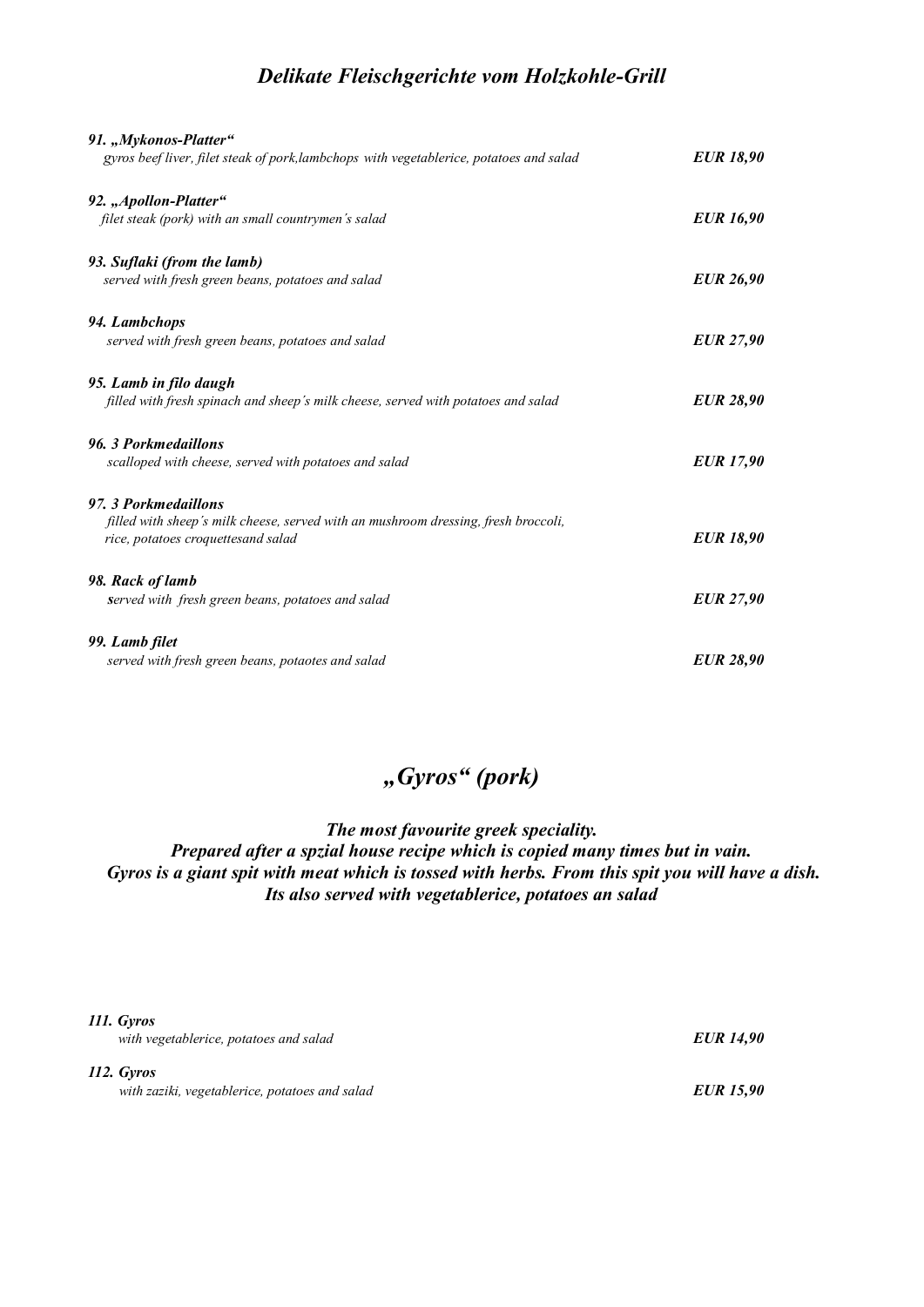# *For 2 People*

| 100. "Spezial-Platter"<br>8 lambchops, 2 meat spits (pork), served with vegetablerice, potaotes and salad                                    | <b>EUR 51,00</b> |
|----------------------------------------------------------------------------------------------------------------------------------------------|------------------|
| 101. "Rhodos-Platter"<br>4 lambchops, 2 suflaki (pork), 2 szuki, beef liver, served with vegetablerice, potatoes and salad                   | <b>EUR 43,00</b> |
| 102., Odysseus-Platter"<br>4 small steaks (pork), 2 lambchops, 2 suzuki, gyros, beef liver,<br>served with vegetablerice, potatoes and salad | <b>EUR 43,00</b> |

# *For 3 People*

#### *105. "Bacchus-Platter"*

 *3 suflaki (pork), 3 lambchops, 3 suzuki, gyros, served with vegetablerice, potatoes and salad EUR 55,00*

# *For 4 People*

#### *107 . "Our Jumbo-Platter"*

| 4 suflaki (pork), lambchops, steaks (pork) gyros, beef liver suzuki, |                  |
|----------------------------------------------------------------------|------------------|
| served with vegetablerice, potatoes and salad                        | <b>EUR 89,00</b> |

# *Kids Menu*

| 115., Rumpelstiltskin"<br>small steak (pork) with french fries and salad                  | <b>EUR</b> 9.50 |
|-------------------------------------------------------------------------------------------|-----------------|
| 116. "Little Red Riding Hood"<br>suflaki (pork) with french fries and salad               | <b>EUR</b> 9.50 |
| 117. "Snow White"<br>small steak (pork), gyros with french fries and salad                | <b>EUR</b> 9,50 |
| 118. "Deldog"<br>2 fried eggs, french fries and salad                                     | <b>EUR</b> 9.50 |
| 119. $Hans$ in luck "<br>small schnitzel (pork), Wiener Art", with french fries and salad | <b>EUR</b> 9.50 |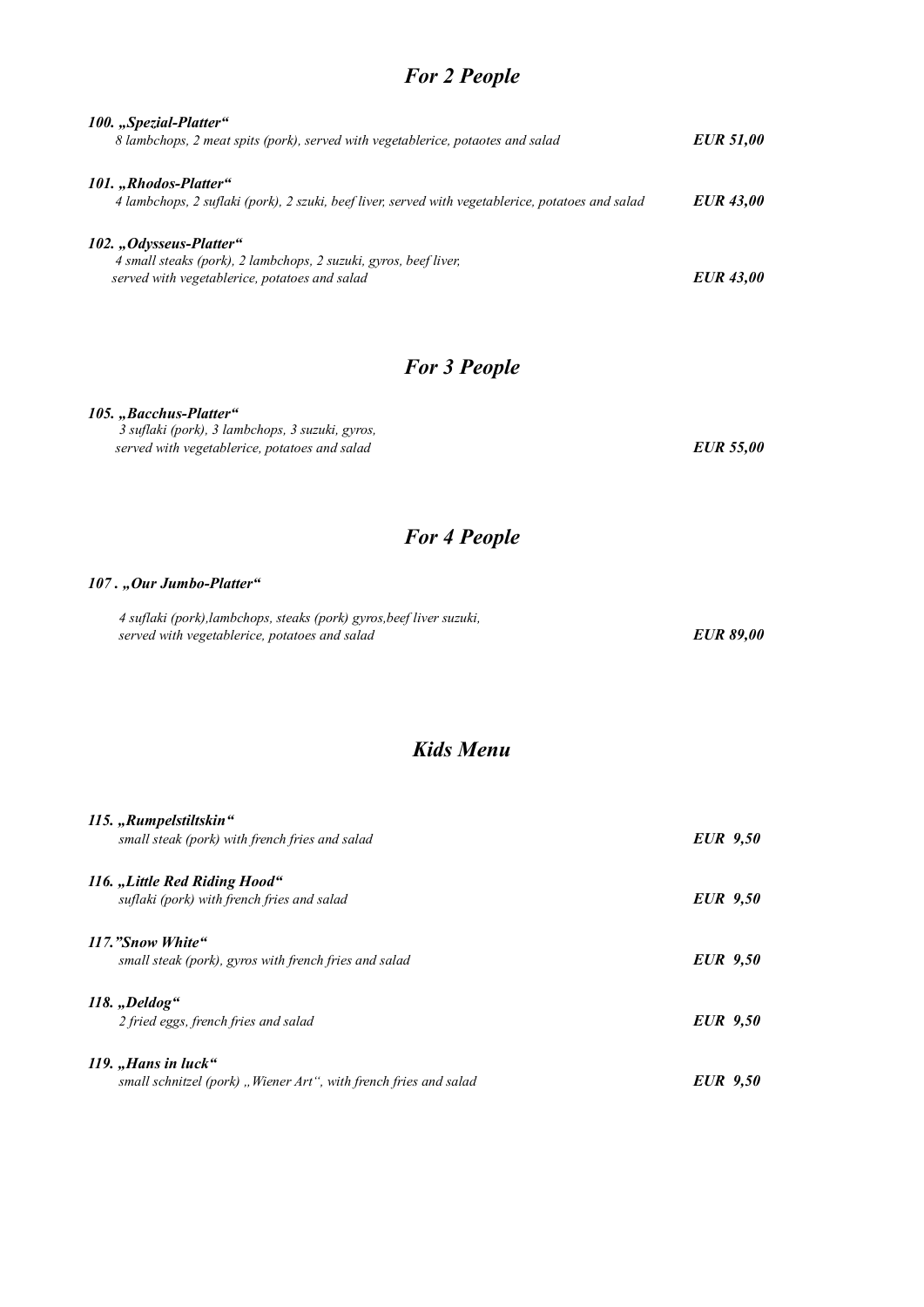# *Oven and cooking pot dishes*

| 120. "Moussaka"<br>spicy eggplant casserole oven baked with mornay sauce                        | <b>EUR</b> 15,90 |
|-------------------------------------------------------------------------------------------------|------------------|
| 121. "Juwetsi"<br>pork mace served in a ceramic pot, but greek pasta scalloped with cheese      | <b>EUR</b> 15,90 |
| 122. "Juwetsi-lamb"<br>lamb mace served in a ceramic pot, but greek pasta scalloped with cheese | <b>EUR</b> 19,50 |
| 123., Taschkebab"                                                                               |                  |

 *Lamb mace served in a ceramic pot baked with cheese, It also comes with fresh green beans and salad EUR 21,50*

# *Beef Specialities (fresh fillets and steaks from Argentinia)*

| 133. Europa-Steak (300gr)<br>Juicy rum steak from barbecue with a mixed salad | <b>EUR 21,90</b> |
|-------------------------------------------------------------------------------|------------------|
| 134. Fillet of beef (nature) with a small countrymen's salad                  | <b>EUR 26,90</b> |
| 135. Filled of beef with Roquefort-sauce,                                     |                  |
| served with broccoli, rice, potatoes and salad                                | <b>EUR 28,90</b> |
| 136. Fillet of beef with whisky-créme-sauce,                                  |                  |
| served with broccoli, potatoe croquettes and a salad                          | <b>EUR 28,90</b> |
| 137. Fillet of beef with herbal butter,                                       |                  |
| served with broccoli, potatoe croquettes and a mixed salad                    | <b>EUR</b> 27,90 |
| 138. Rump steak with herbal butter,                                           |                  |
| served with french fries and a salad                                          | <b>EUR 26,90</b> |
| 139. Rump steak with onions,                                                  |                  |
| vom served with french fries and a salad                                      | <b>EUR 26,90</b> |

*Restaurant Schleifmühle Bacchus Greek Specialites since 1987*

*www.restaurant-schleifmuehle.de*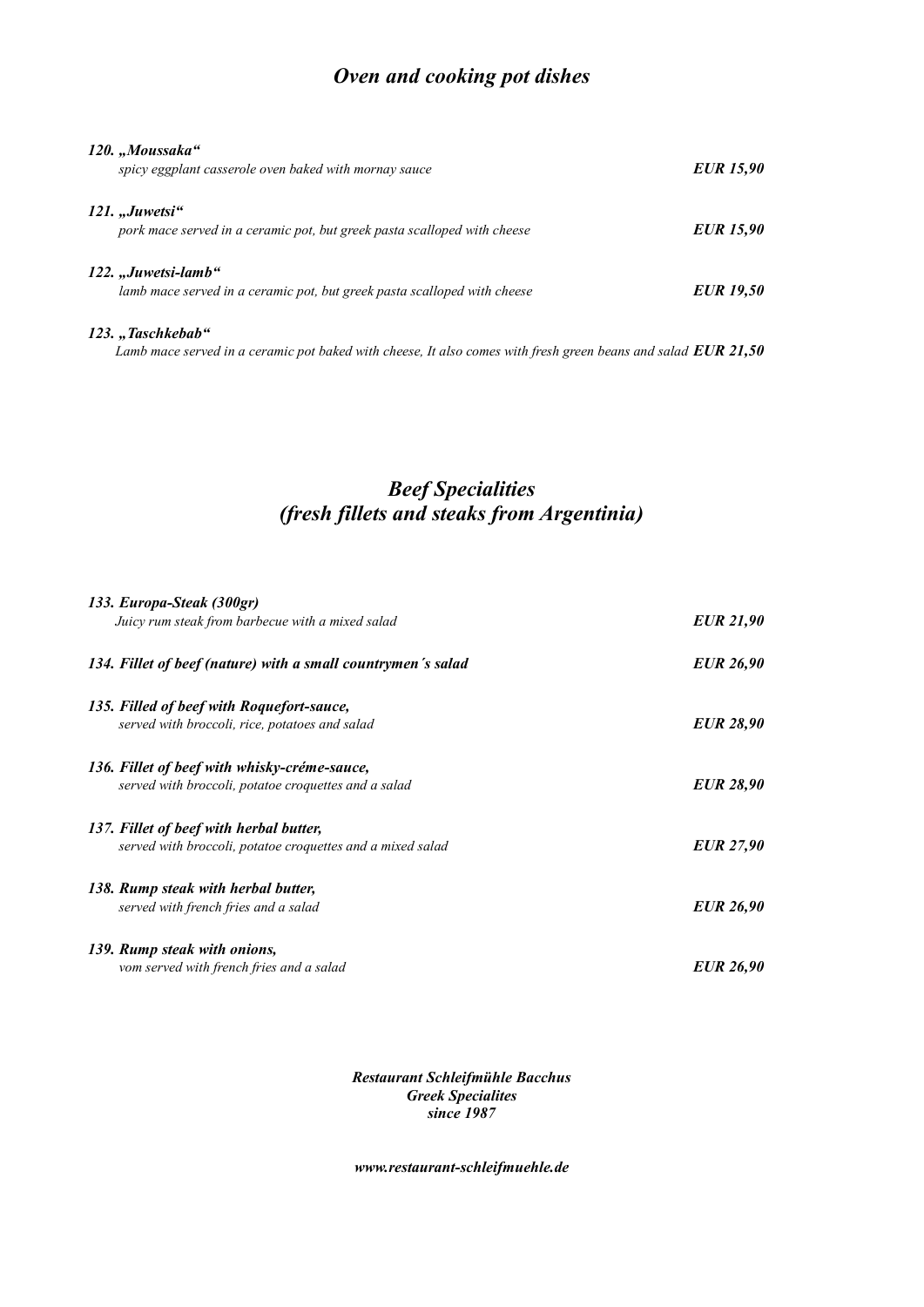### *Overtures*

| 153. Escargots<br>Served in a ceramic pot topped with herbs and butter                                 | <b>EUR</b> 7,50  |
|--------------------------------------------------------------------------------------------------------|------------------|
| <b>Entrée</b>                                                                                          |                  |
| 158. "Cordon bleu"<br>with ham and cheese filled pork schnitzel, served with french fries and a salad  | <b>EUR</b> 15,90 |
| 159. Schnitzel (pork) "Wiener Art"<br>broiled in butter, served with french fries and a salad          | <b>EUR</b> 14,90 |
| Chicken - dishes                                                                                       |                  |
| 160. Chicken breast fillet<br>Fresh from the barbecue, served with potatoes, vegetablerice and a salad | <b>EUR</b> 15,90 |
| 161. Schnitzel (chicken) "Wiener Art"                                                                  | <b>EUR</b> 14,90 |

 *broiled in butter, served with french fries and a salad*

#### *Side dishes*

| 61. vegetablerice                                                                      | <b>EUR</b> 3,00 | 69. Kritharaki*                                 | <b>EUR</b> 4,50 |
|----------------------------------------------------------------------------------------|-----------------|-------------------------------------------------|-----------------|
| 65. giant beans                                                                        | <b>EUR</b> 4,50 | 70. aubergines                                  | $EUR\ 4,50$     |
| 66. baked potatoes<br>Wide-sliced potatoes from the top with olive oil and lemon juice | <b>EUR</b> 3,00 | 71. fresh broccoli                              | $EUR\ 4,50$     |
| 68. french fries                                                                       | <b>EUR</b> 3,00 | 72. fresh green beans                           | <b>EUR</b> 4,50 |
|                                                                                        |                 | 73. chips potatoes<br>Thin potatoes panes fired | <b>EUR</b> 3,50 |

*\*Kritharaki is a rice-spaghetti speciality from greek, which is scalloped with cheese and served with a delicious sauce*

# *Gift certificates*

# *Wouldn´t it be a great idea to give a way the opportunity to dine at a great Greek restaurant ?*

*You are more than welcome to get gift certificates for any occasion. Just ask!*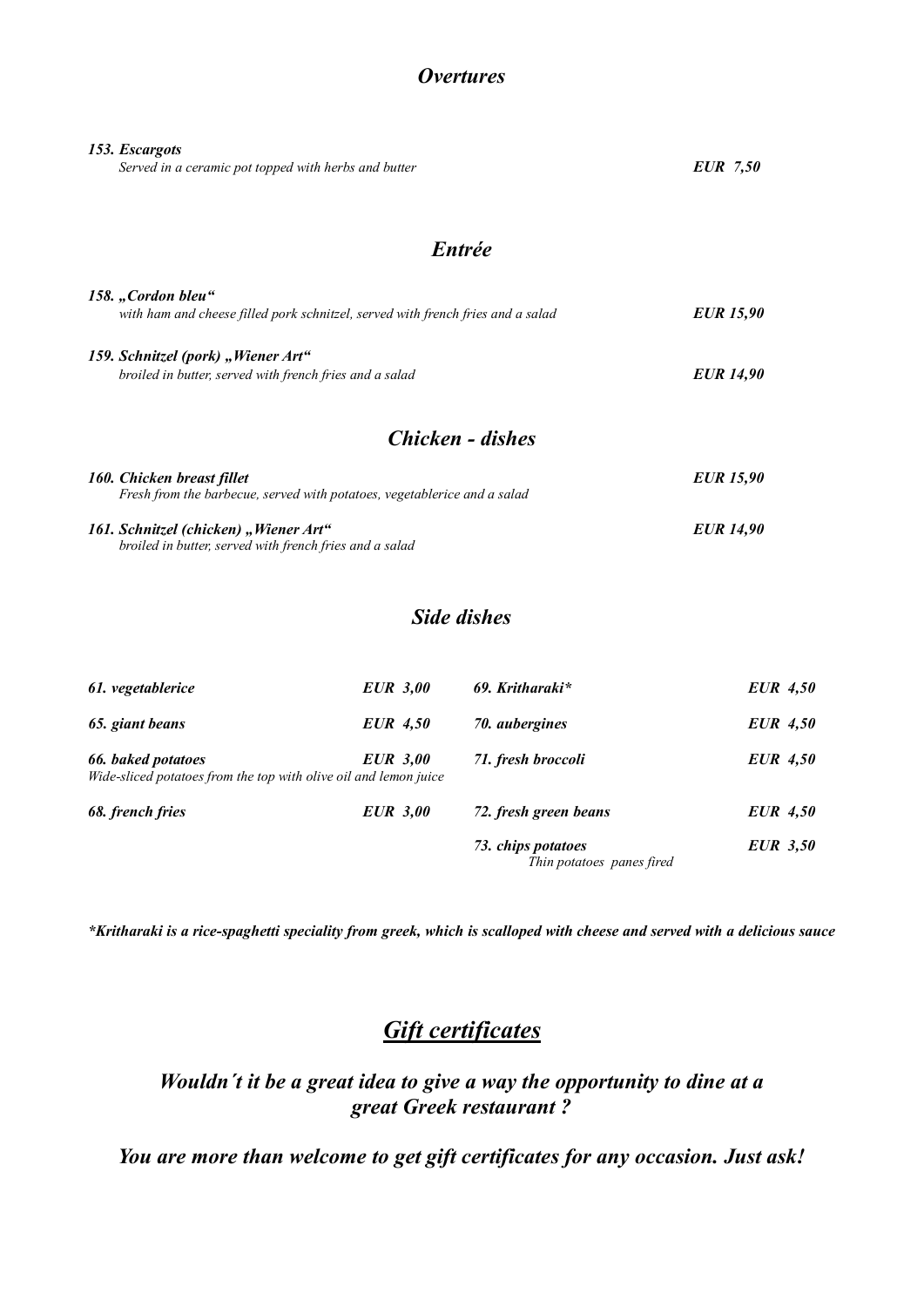# *Desserts*

| 140. Mixed Ice créme (4 scroops of ice créme)                                                            | EUR 4,50        |
|----------------------------------------------------------------------------------------------------------|-----------------|
| 142., Circe-Becher"                                                                                      |                 |
| Vanilla ice with egg liqueur and whipped crème                                                           | <b>EUR</b> 4,90 |
| 144. "Aphrodite- Ice créme"                                                                              |                 |
| Vanilla ice crème with chocolate sauce                                                                   | EUR 4,50        |
| 146. Williams-Christ-Birne                                                                               |                 |
| with Vanilla ice crème, hot chocolate sauce, topped with wipped crème                                    | <b>EUR</b> 5,50 |
| 148. Greek Yoghurt                                                                                       |                 |
| with honey and almonds                                                                                   | <b>EUR</b> 5,50 |
| 149. Vanilla ice créme with hot raspberries                                                              |                 |
| And whipped créme                                                                                        | <b>EUR</b> 6,50 |
|                                                                                                          |                 |
| <b>Fresh figs</b><br>filled with roasted almonds, served with honey, vanilla ice crème and whipped créme | <b>EUR</b> 6,50 |
|                                                                                                          |                 |
| Whipped créme                                                                                            | <b>EUR</b> 1,00 |
|                                                                                                          |                 |

# *Hot beverages*

| Greek mokka                | Cup | <b>EUR</b> 2,80 |
|----------------------------|-----|-----------------|
| <b>Fresh ground coffee</b> | Cup | <b>EUR</b> 2,50 |
| <b>Espresso</b>            | Cup | <b>EUR</b> 2,30 |
| <b>Dopple Espresso</b>     | Cup | <b>EUR 3,50</b> |
| Cappuccino                 | Cup | <b>EUR</b> 2,80 |
| <b>Latte Macchiato</b>     | Cup | <b>EUR</b> 3,50 |
| Café au lait               | Cup | <b>EUR</b> 3,50 |
| Hot tea                    | Cup | <b>EUR</b> 2,50 |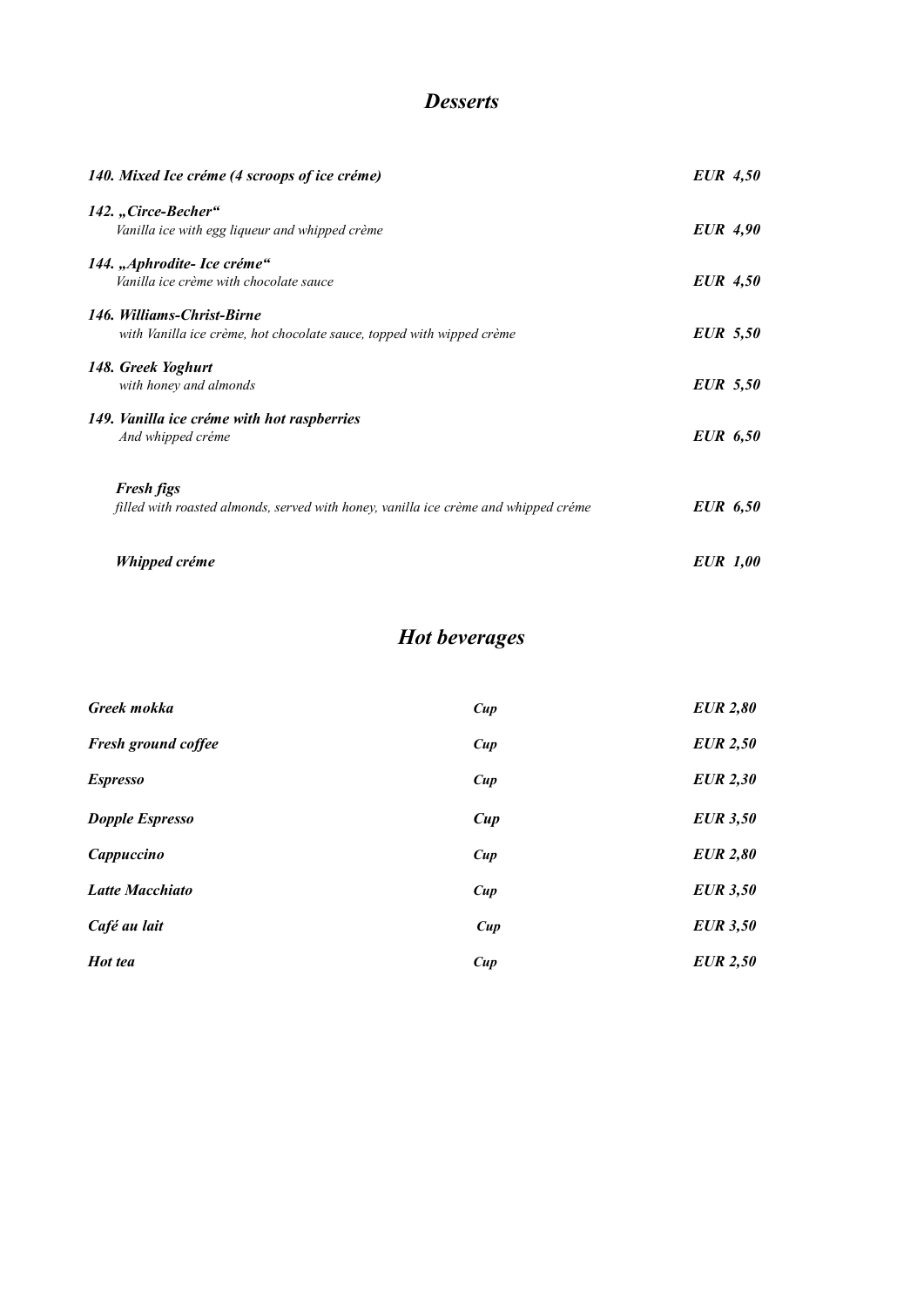# Greek Wine

# *Glass of White Wine 0,25 l*

| <b>Inopion Sokos</b><br>dry, fruity         | <b>EUR</b> 5,90 |  |
|---------------------------------------------|-----------------|--|
| Retsina Malamatina<br>Dry exuded resin      | <b>EUR</b> 5,90 |  |
| <b>Makedonikos Tsantalis</b><br>semi-dry    | <b>EUR</b> 5,90 |  |
| <b>Imiglykos Kleoni Laftiotis</b><br>smooth | <b>EUR</b> 5,90 |  |
| <b>Moscatos from Limnos</b><br>sweet        | <b>EUR</b> 6,00 |  |
| <b>Glass of Red Wine 0,25 l</b>             |                 |  |
| <b>Naousa Tsantalis</b><br>$\frac{dy}{dx}$  | <b>EUR</b> 5,90 |  |
| <b>Kleoni</b> Laftiotis<br>dry, fruity      | <b>EUR</b> 5,90 |  |
| <b>Makedonikos Tsantalis</b><br>semi-dry.   | <b>EUR</b> 5,90 |  |
| Imiglykos Kleoni Laftiotis<br>smooth        | <b>EUR</b> 5,90 |  |
| <b>Mavrodaphne from Patras</b><br>sweet     | <b>EUR</b> 6,00 |  |
| Glass of Rosé 0,25 l                        |                 |  |
| <b>Amynteon Tsantalis</b><br>dry, fruity    | <b>EUR</b> 5,90 |  |
| <b>Makedonikos Tsantalis</b><br>semi-dry    | <b>EUR</b> 5,90 |  |
| <b>Imiglykos Tsantalis</b><br>smooth        | <b>EUR</b> 5,90 |  |

# *We also have a number of botteled wines from which you are able to select – just ask for our wine list*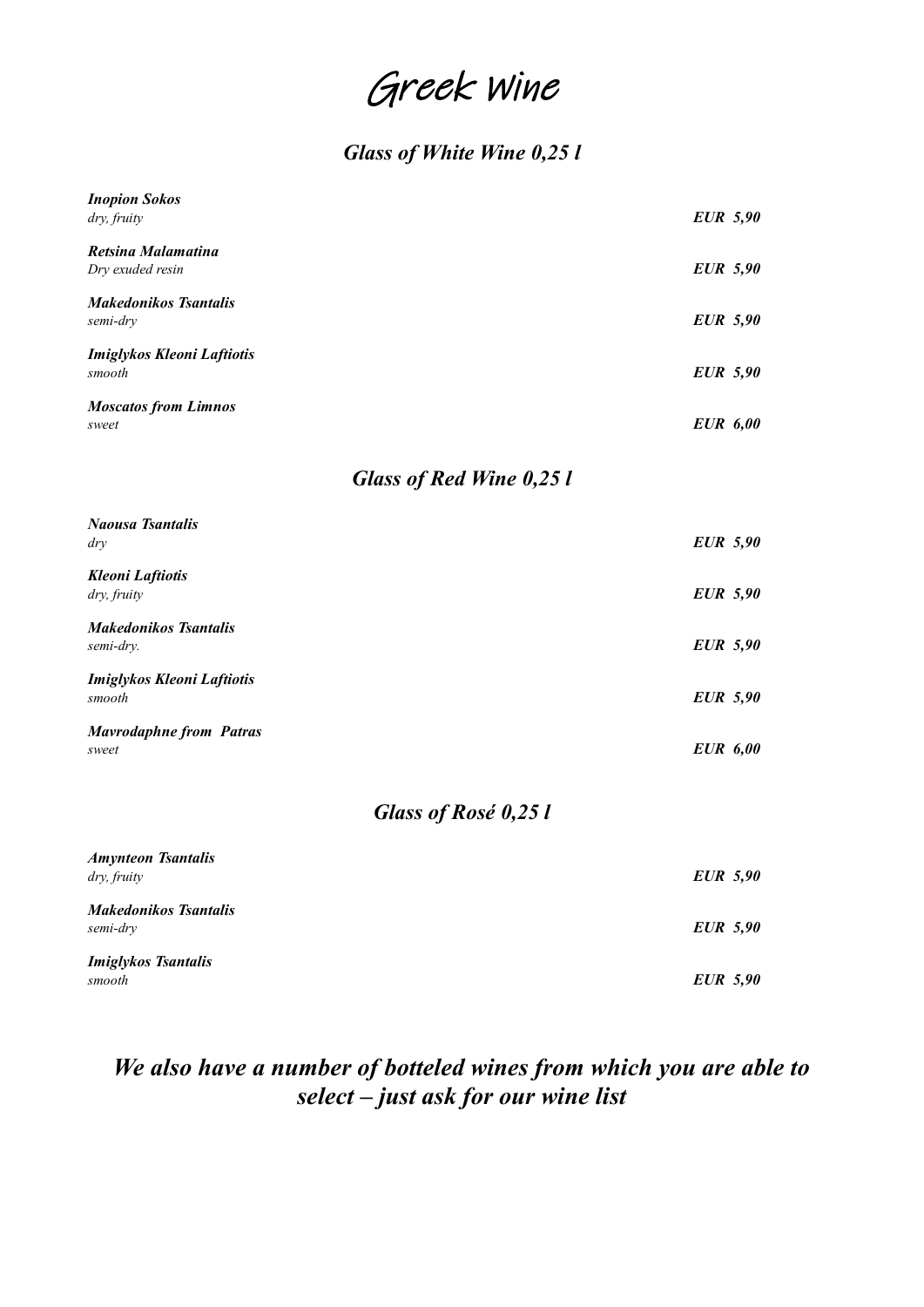#### *Beer*

| 同同日KS                                                                                                          |             | <b>EUR</b> 3,50<br><b>EUR</b> 4,00 |
|----------------------------------------------------------------------------------------------------------------|-------------|------------------------------------|
|                                                                                                                |             | <b>EUR</b> 3,50<br><b>EUR</b> 4,00 |
| Hefe hell draft [16] [16] manufactured and the Hefe hell draft [16] manufactured and the Hefe hell dramatic me |             | <b>EUR</b> 4,90                    |
|                                                                                                                | 0,51 bottle | <b>EUR</b> 4,90                    |
| $\lim_{n\rightarrow\infty}\frac{dy}{dx}$<br><b>BEAKS</b>                                                       |             | <b>EUR</b> 3,50                    |
|                                                                                                                |             | <b>EUR</b> 3,50                    |
|                                                                                                                | 0,251 Glas  | <b>EUR</b> 2,50<br><b>EUR</b> 4,50 |

### *non alcoholic drinks*

| Greek Mineral water <i>manual communication</i> | 0,251 bottle   | EUR 2,20        |
|-------------------------------------------------|----------------|-----------------|
|                                                 | $0,751$ bottle | <b>EUR</b> 5,90 |
|                                                 |                | <b>EUR</b> 3,50 |
|                                                 | 11 bottle      | <b>EUR</b> 5,90 |
| Coca-Cola                                       |                |                 |
| Coca Cola                                       |                | <b>EUR</b> 2,30 |
|                                                 | 0,41 Glas      | <b>EUR</b> 4,00 |
|                                                 | 0.21 Glas      | <b>EUR</b> 2,30 |
|                                                 |                | <b>EUR</b> 4,00 |
|                                                 | $0,2l$ Glas    | <b>EUR</b> 2,30 |
|                                                 | 0,41 Glas      | <b>EUR</b> 4,00 |
|                                                 | 0.21 Glas      | <b>EUR</b> 2,30 |
|                                                 |                | <b>EUR</b> 4,00 |
|                                                 | 0.21 Glas      | <b>EUR</b> 2,30 |
|                                                 | 0,41 Glas      | <b>EUR</b> 4,00 |
|                                                 |                | <b>EUR</b> 2,90 |
|                                                 |                | <b>EUR</b> 2,90 |

# *Natural juices*

|  | <b>EUR</b> 2,50 |
|--|-----------------|
|  | <b>EUR</b> 2,50 |
|  | <b>EUR</b> 4,00 |
|  | <b>EUR</b> 2,50 |
|  | <b>EUR</b> 4,50 |
|  | <b>EUR</b> 2,50 |
|  | <b>EUR</b> 2,50 |

*Kennzeichnungspflichtige Inhaltsstoffe: 2 = Benzoesäure, 5 =Farbstoffe, 8 = Koffeinhaltig, 9 = Chininhaltig*